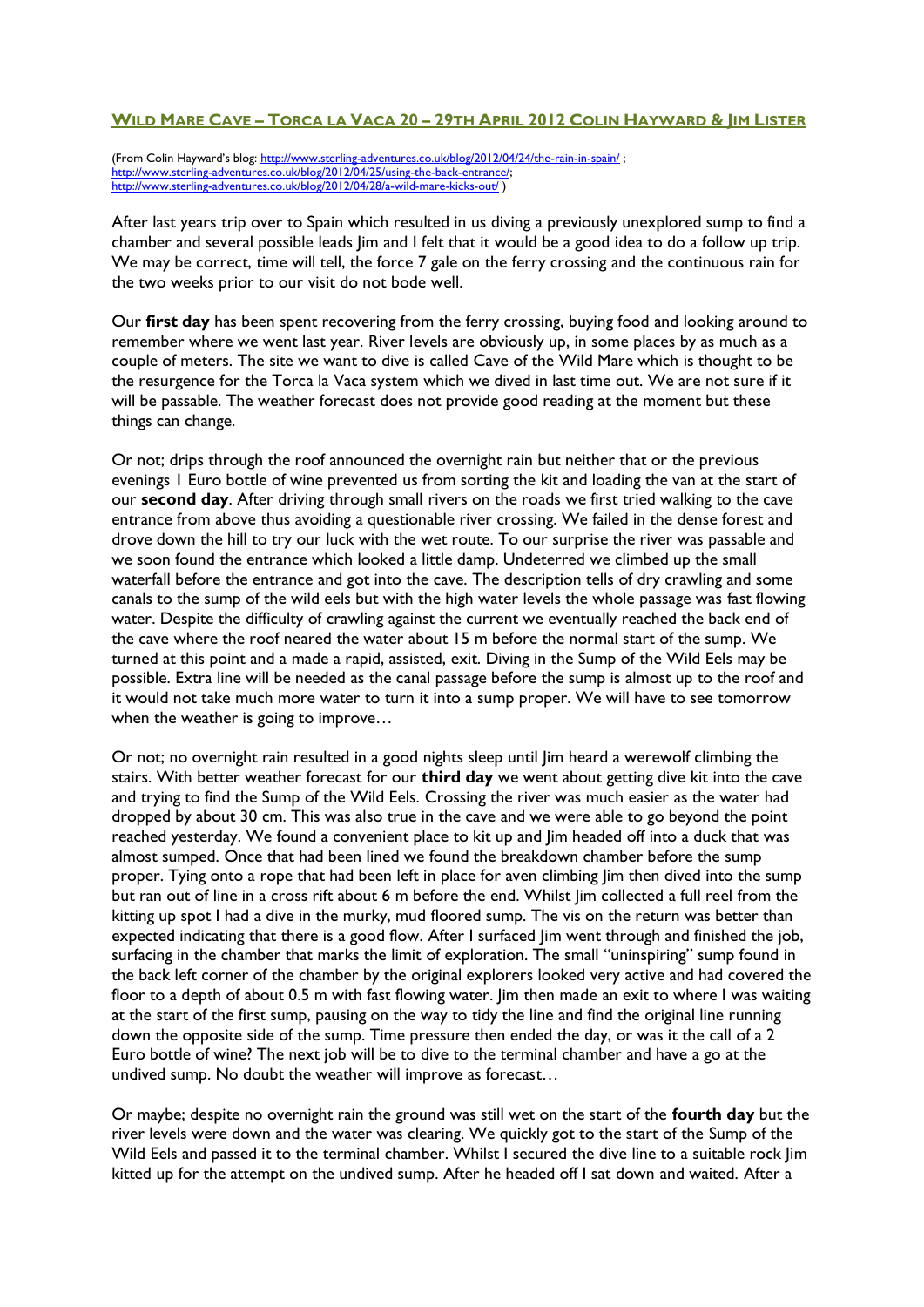while I heard Jim shouting. I was later to find out that he had surfaced in a rift and we had proved a vocal connection. After another wait Jim reappeared and I kitted up and followed him in to a second rift. I then dived the line through a bedding where he had excavated some boulders and to the end of the line. After a quick foray off the end of the line in a canal trench I saw a way on under a low arch. I returned for Jim and he went under the arch and layed out more line in a good sized round tube. After following this around a couple of bends the passage stopped in a blind chamber that was big enough to turn round in. Although there are other options in this area of the cave, which is made up of bedding planes, rifts and breakdown, we both think that the main flow has been lost. On the way out we split up and searched each wall of sump of the wild eels. Jim found a promising looking side passage guarded by a cute looking eel. We exited to hear reports of sunshine so we finished off the bottle of 2 Euro wine and had pizza as comfort food. We now know that the weather is improving…

Or it could be; the **sixth day** started out as another diving trip into Wild Mare, the aim being to look at the side passage that Jim found on the fourth day, the one with the cute eel. With much lower water levels we made good time on the way in, the plan being to dive to the far end of the sump along our line and return the short distance along the original line to where Jim had clipped on the line reel. This would help us protect the viz on that side of the sump and improve our chances. After we had both dived to the far end of the sump I dived back to collect the reel, form a junction and swim off into the promising side passage. Presumably Jim thinks I look scary enough underwater to see off the eels. He may be right because I saw no eels but cannot say if any saw me. Once the junction had been formed a silt screw was used to make a belay next to the junction; the silt layer being more than 40 cm thick at this point. Unfortunately the cave has been playing tricks on us and the promising side passage turned out to be an alcove with more alcoves each side of it. After searching about 10 m of the far end of the passage wall at floor level on the left hand side facing out (downstream) the search was abandoned owing to the clouds of silt that had blown up from the floor. Surfacing back at the end of the line with Jim we discussed the problem. The main flow has clearly been lost and with high water levels limiting viz and at the same time giving us no clue at to where the flow comes from we decided to have a go from the other end – Torca la Vaca. We removed our kit from Wild Mare, had dinner (with no wine) and went out again to rig the ropes in Torca. Our plan now is to get back into Eely Mud Eye Chamber and look at the sump we found on our last visit but didn't have time to dive. Having done that we are now enjoying some glasses of 1 euro wine and some bacon flavoured crisps – we know how to live it up we do.

**Day 7**. After our failure to find the link between Cave of the Wild Mare and Torca la Vaca using the easy way in through Wild Mare we have decided to go in the back way through the Torca. This will get us to the downstream sump we didn't have time to dive last time out but it is a lot harder work. Yesterday evening we went in and rigged the cave. Today we moved two sets of dive kit in and down to the kitting up area. It was a leisurely trip taking just over five hours and included several picture and video breaks. Once we had finished moving the kit Jim placed two bolts from which we hung ladders. The first is reached by traversing along from the kitting up area and should allow us to get into the water without climbing down a sharp rift and damaging our equipment. The second is positioned in the upstream end of the Buttermere canal section and will be used to get over a closing in the passage cross section and down the other side to the upstream sump that we think feeds the canal and may connect with sumps further into the cave. We both feel that we have just about earned our I euro wine tonight.

Our second day in Torca la Vaca (**day 8**) started well with a simple light weight trip in to Buttermere where we kitted up at the base of the pitch and climbed the ladder down into the canal. We floated downstream to find the dive line from last year and swam through to Eely Mud Eye chamber. The water level was slightly up on so the whole place looked a little different. We looked around for a few minutes trying to find a way of crossing the chamber without getting out of the water. We failed but the search will go on during future visits; why would we want to cave when there is the chance of a gently swim? At the far side of the chamber Jim tied on to a boulder and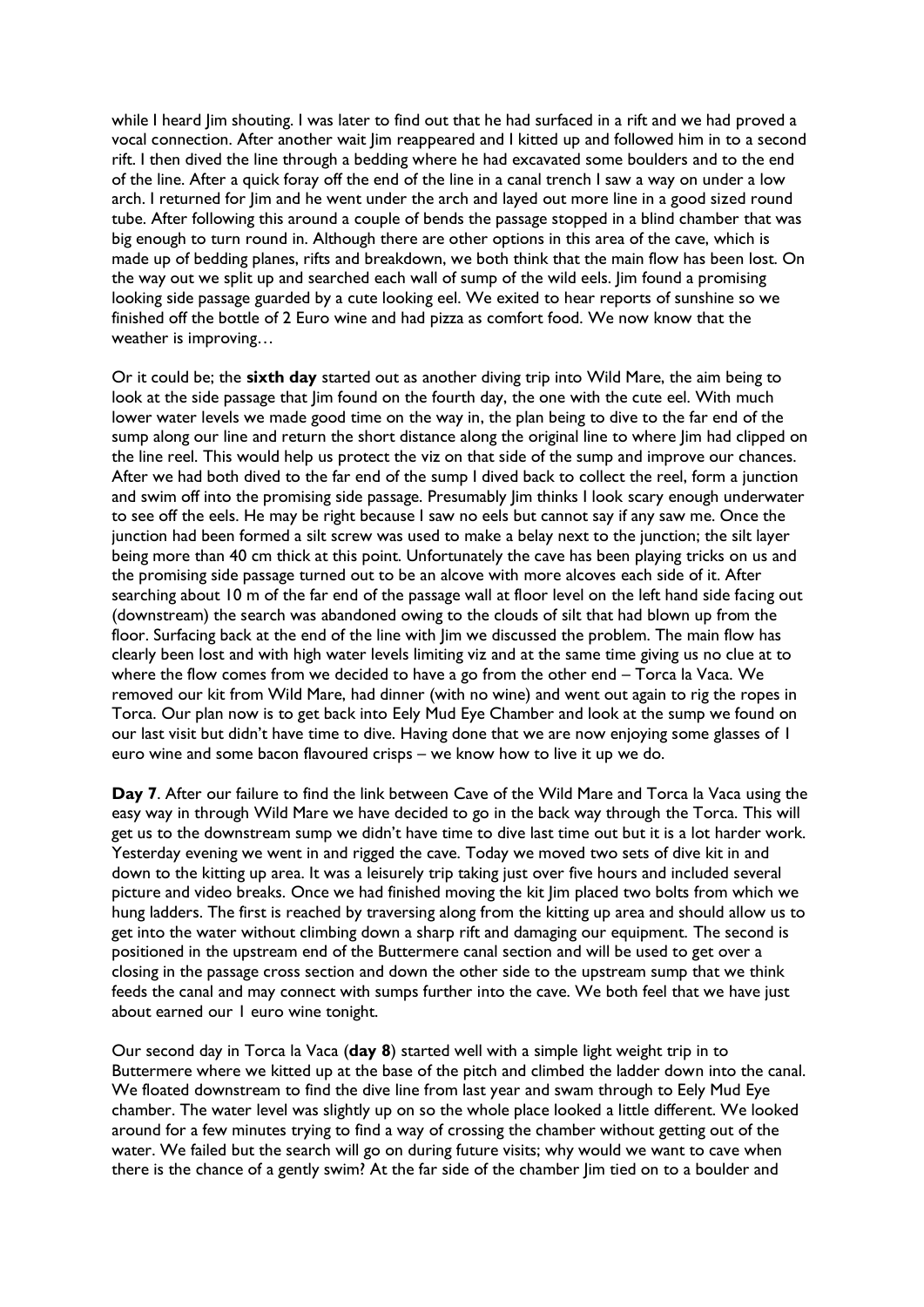went to explore the passage that we thought was a sump. Swimming for about 5 m in a very wide bedding Jim surfaced in a very muddy rift closing down at one end and ending in a boulder choke at the other with an arch straight ahead. Both of us de-kitted to investigate a passage going off from the small area beyond the arch. It turned out to be a very muddy inlet which was pushed upstream through a duck to crawling sized passage going off. This was left as it was clearly off route. Back in the main rift we climbed the boulder choke to find a link to another rift containing breakdown and several possible ways on. Each was looked at and the last one took us up through more stacked boulders to a larger rift several meters high with water at the bottom. The rift was divided by a flake which we walked along the top of and then dropped down it's left side onto a massive wedged boulder (that proved to be the key to route finding in the interlinking rifts) held in place by a few cobbles located at all the important places. Overlooking the key boulder is a lovely round tube formed on a rift fault. Climbing down below the boulder we regained the water and investigated various ways on. The first went blind but the second took us around a corner and the unexpected sight of the dive line at the far end of the Sump of the Wild Eels. We had made the connection! Jubilation and a handshake followed. On the way back we tried several different routes through our new discovery but always end up back at the key boulder. We think there may be an underwater route through but then maybe we are being lazy and optimistic. After a timely exit we are now back at base planning tomorrow's trip. Clearly we need to survey the find to try and fix the two caves together and there is the possibility of the first through trip. The 1 Euro wine is flowing well tonight and we have decide to call our find the AGM Bypass because of a meeting we have missed whilst out here.

Day 9 Today's plan was complex. We went in the dry route with refilled cylinders, survey kit and a ladder. Our aim being to leave the SRT kits on the rope at the base of the Torca la Vaca pitch, have a look at the upstream sump in Buttermere and then go downstream into Eely Mud Eye chamber where we would start surveying out towards the connection with Wild Mare. How we had to move bits of equipment about in Buttermere to achieve this was enough to give us both headaches. All went well to start off with and lim got into the water on the other side of the mud back in upstream Buttermere. He followed a large sumped passage for about 15 m going off to the left looking upstream. This surfaced in a rift. On the right hand side of the rift was a cascade over boulders. Above this was a large cobble floored stream passage ending in a clear blue sump turning off to the right. Jim then returned and we headed off downstream into Eely Mud Eye where we started surveying (hoping that we would make a better job than we did last time) we also managed to find a quick route through the chamber without getting out of the water. From Eely we dived through to the start of AGM Bypass and continued our survey work in the rift at the start of the climb up into the higher level of the boulder collapse area. Route finding and time pressure then caught up with us and we abandoned surveying to find the simplest route through the boulders for our dive kit. After moving a boulder or two we created a breakthrough window that allowed us to lower gear back down to water level and avoid an exposed climb down with kit. From there we were able to take a direct (underwater route) to the terminal chamber of Wild Mare. The dive out through Sump of the Wild Eels was very pleasant if a little gloomy as we were travelling in the silt cloud that we had created by our days activities. Near the start of the sump a side passage was spotted – it gave itself away by the flow of clear water. Upon surfacing Jim had a look for interesting undercuts but returned rapidly to report that "we are not alone", apparently the eel he had met was far less cute and considerably larger than the previous one. We then completed the through trip from Torca la Vaca to Cave of the Wild Mare. Later on we popped in to see Juan and hand over our survey data and discuss the upstream sump in Buttermere that Jim had dived. In all likelihood the passage Jim surfaced in was the Whitworth series. This is very welcome to us because the main aim of finding the link between Wild Mare and Torca la Vaca is to provide an easy route in to the sumps further into Torca la Vaca. A long days caving is now being capped off with 1 Euro wine – which tastes fabulous!

**Day 10** After our complex through trip/exploration trip/survey trip yesterday we had equipment to move out of Cave of the Wild Mare and more surveying to do. We went in through Wild Mare. The